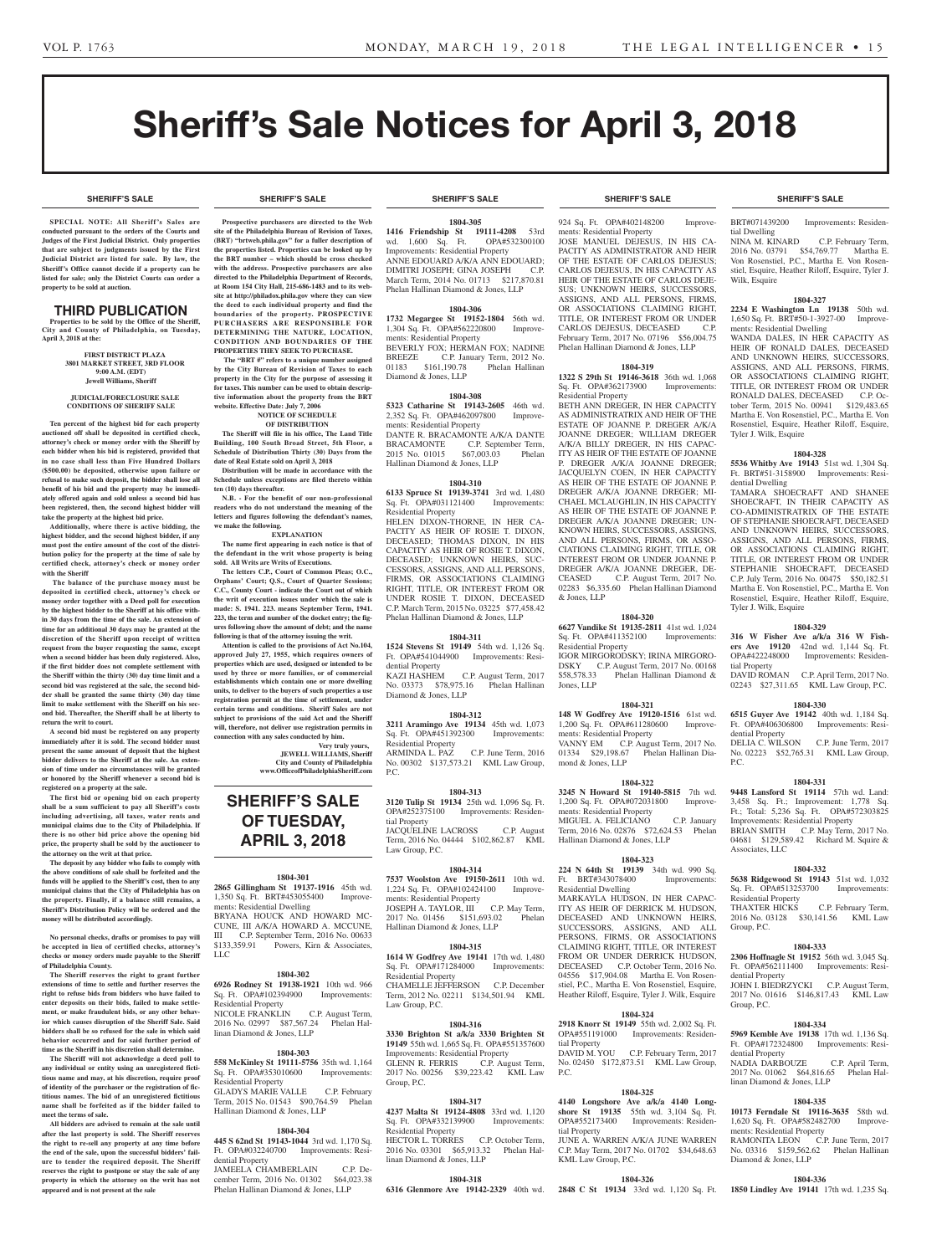#### Ft. OPA#171067700 Improvements: Residential Property

ANTHONY JENKINS SOLELY IN HIS CAPACITY AS HEIR OF LOUISE JEN-KINS, DECEASED, BEVERLY JENKINS SOLELY IN HER CAPACITY AS HEIR OF LOUISE JENKINS, DECEASED AND THE UNKNOWN HEIRS OF LOUISE JENKINS DECEASED C.P. July Term, 2017 No. 02250 \$70,872.37 KML Law Group, P.C.

### **1804-338**

**3900 Ford Rd Unit 18C 19131** 52nd wd. 1,206 Sq. Ft. OPA#888520262 Improvements: Residential Property FRANK W. PERKINS, III AS ADMINIS-TRATOR OF THE ESTATE OF TELETE M. GARRISON, DECEASED C.P. August Term, 2017 No. 03157 \$162,258.70 KML Law Group, P.C.

#### **1804-339**

**3576 Stouton St 19134** 45th wd. 816 Sq. Ft. OPA#452396900 Improvements: Residential Property ASHLEY DEVLIN C.P. October Term, 2017 No. 02293 \$46,484.82 KML Law Group, P.C.

#### **1804-340**

**2231 W Indiana Ave 19132-1411** 11th wd. 899 Sq. Ft. BRT#111082200 Improvements: Residential Dwelling ELVINNIA RAGSDALE C.P. June Term, ELVINNIA RAGSDALE C.P. June Term,<br>2017 No. 01935 \$61,516.13 Law Office of Gregory Javardian, LLC

#### **1804-341**

**1745 N 62nd St a/k/a 1745 N Sixty-Second St 19151** 34th wd. 1,495 Sq. Ft. OPA#342303500 Improvements: Residential Property THE UNKNOWN HEIRS OF MILDRED A. BROWN, DECEASED AND PATRICIA BROWN SOLELY IN HER CAPACITY AS HEIR OF MILDRED A. BROWN, DE-<br>CEASED C.P. February Term. 2017 No. C.P. February Term, 2017 No. 02891 \$92,256.44 KML Law Group, P.C.

#### **1804-342**

**250 S 13th St #2G 19107** 5th wd. 395 Sq. Ft. OPA#888072124 Improvements: Residential Property MARK SCORNAIENCHI C.P. January Term, 2017 No. 04976 \$107,096.17 KML

Law Group, P.C.

# **1804-343**

**3013 Wharton St 19146** 36th wd. 803 Sq. Ft. OPA#362212697 Improvements: Residential Property RHONDA ASHLEY MCALLISTER AND LINDA MCALLISTER-DUBLIN C.P.

April Term, 2017 No. 00353 \$87,269.44 KML Law Group, P.C.

# **1804-344**

**5427 N Marvine St 19141** 49th wd. 1,230 Sq. Ft. OPA#493087800 Subject to Mortgage Improvements: Residential Property WANDA D. RAMSEY C.P. March Term, 2017 No. 02025 \$104,608.77 Justin F. Kobeski, Esquire, Manley Deas Kochalski LLC

# **1804-345**

**320 E Phil Ellena St 19119** 22nd wd. 1,850 Sq. Ft. OPA#221199300 Improvements: Residential Property ST MARTIN K. TORRENCE C.P. June Term, 2017 No. 02827 \$148,779.66 KML Law Group, P.C.

#### **1804-346**

**715 E Cornwall St 19134** 33rd wd. 838 Sq. Ft. OPA#331122800 Improvements: Residential Property SHEILA A. NEWSOME C.P. June Term,

# 2017 No. 01552 \$51,756.36 KML Law Group, P.C.

**1804-347**

#### **2629 S 70th St 19142** 40th wd. 992 Sq. Ft. OPA#406136000 Improvements: Residential Property WATKINS CHADY DWEH A/K/A WATKINS DWEH FKA ERIC FLAHN AND SUZANA

TARLEY C.P. May Term, 2017 No. 02750 \$81,739.03 KML Law Group, P.C. **1804-349**

#### **611 Rosalie St 19120** 35th wd. 1,224 Sq. Ft. OPA#352041600 Improvements: Residential Property

JEANNETTE DANCY C.P. August Term, 2016 No. 01437 \$52,081.73 KML Law Group, P.C.

#### **1804-350**

**4023 Glendale St 19124** 33rd wd. 926 Sq. Ft. OPA#332443400 Improvements: Residential Property

TANYA ORGUIDIA VAZQUEZ C.P. May Term, 2016 No. 01279 \$54,847.81 KML Law Group, P.C.

# **1804-351 2239 Winton St 19145** 48th wd. 658 Sq. Ft. OPA#482092800 Improvements: Residen-

tial Property EMILY ORSINI C.P. December Term, 2016 No. 00844 \$86,386.29 KML Law Group, P.C. **1804-352**

**1324 Locust St Apt 609 19107** 5th wd. 318 Sq. Ft. OPA#888115442 Improvements: Residential Property TIMOTHY J. WELCH C.P. August Term, 2017 No. 01921 \$97,055.89 KML Law Group, P.C.

# **1804-353**

**4323 O St 19124** 33rd wd. 1,600 Sq. Ft. OPA#332556000 Improvements: Residential Property ROSA M. SANTANA C.P. February Term, 2016 No. 01577 \$116,228.98 KML Law Group, P.C.

# **1804-354**

**6337 Mershon St 19149** 62nd wd. 1,029 Sq. Ft. OPA#621585400 Improvements: Residential Property LISA M. BALTHASER C.P. April Term, 2017 No. 00463 \$92,657.47 KML Law Group, P.C.

#### **1804-355**

**921 N. 65th St 19151** 34th wd. 1,520 Sq. Ft. OPA#344298200 Improvements: Residential Dwelling GREGORY MOTON AND DAWNE K. JOYNER A/K/A DAWNE K. MOTON C.P. February Term, 2017 No. 02889 \$129,689.92 Joseph R. Loverdi, Esquire

#### **1804-356**

**4239 N Darien St 19140** 43rd wd. 593 Sq. Ft. OPA#433375900 Improvements: Residential Property JAMES CHILDREY, DERRICK EUGENE CHILDREY JR AND DERRICK RAHEEM MILLER C.P. June Term, 2017 No. 01157 \$15,248.11 KML Law Group, P.C.

# **1804-357**

**5526 Jane St 19138** 12th wd. 793 Sq. Ft. OPA#122306300 Improvements: Residential Property ERICA GRAY C.P. August Term, 2017 No. 00392 \$86,201.84 KML Law Group, P.C.

**1804-359**

**5533 Media St 19131** 4th wd. 1,807 Sq. Ft. OPA#041248600 Improvements: Residential Property UNKNOWN HEIRS AND/OR ADMINIS-TRATORS OF MELVIN BATTS; VANESSA WRIGHT, AS BELIEVED HEIR AND/OR ADMINISTRATOR TO THE ESTATE OF MELVIN BATTS C.P. June Term, 2017 No. 00191 \$61,494.91 Cristina L. Connor, Esquire; Manley Deas Kochalski, LLC

#### **1804-360**

**1515 Manton St 19146** 36th wd. 700 Sq. Ft. OPA#365302900 Improvements: Residential Property CANDACE M. LONG C.P. February Term, 2013 No. 02765 \$229,371.99 KML Law Group, P.C.

#### **1804-361**

**725 Kenmore Rd 19151** 34th wd. 1,518 Sq. Ft. OPA#344343000 Improvements: Residential Property STEPHANIE JAMES C.P. August Term, 2017 No. 00771 \$125,276.95 KML Law Group, P.C.

#### **1804-362**

**2629 S 69th St 19142** 40th wd. 1,328 Sq. Ft. OPA#406129300 Improvements: Residential Property ALICE ZEKAS AND ALBAN J. ZEKAS JR. A/K/A ALBAN ZEKAS JR. C.P. August Term, 2017 No. 00390 \$47,059.11 KML Law Group, P.C.

#### **1804-363**

**5312 Gainor Rd 19131** 52nd wd. 3,120 Sq. Ft. OPA#521163900 Improvements: Residential Property

THE UNKNOWN HEIRS OF CARL HATCH-ER DECEASED, MAJOR HATCHER SOLELY IN HIS CAPACITY AS HEIR OF CARL HATCHER, DECEASED, PAULETTE HATCHER SOLELY IN HER CAPACITY AS HEIR OF CARL HATCHER, DECEASED, CARL A. HATCHER SOLELY IN HIS CA-PACITY AS HEIR OF CARL HATCHER, DECEASED AND BERNADETTE RIVERA SOLELY IN HER CAPACITY AS HEIR OF CARL HATCHER, DECEASED C.P. CARL HATCHER, DECEASED August Term, 2017 No. 01329 \$182,166.26 KML Law Group, P.C.

### **1804-364**

**325 W Apsley St 19144** 13th wd. 1,600 Sq.

**SHERIFF'S SALE SHERIFF'S SALE SHERIFF'S SALE SHERIFF'S SALE SHERIFF'S SALE**

#### Ft. OPA#133034500 Improvements: Residential Property CARRIE C. TOWNSEND C.P. March Term, 2017 No. 02731 \$83,963.47 Shapiro & DeNardo, LLC

**1804-365**

**1431 N Felton St 19151** 34th wd. 810 Sq. Ft. OPA#342331700 Improvements: Residential Property IRA R. MURRAY III C.P. April Term, 2013 No. 02872 \$53,688.20 KML Law Group, P.C.

### **1804-366**

**7231 Kindred St 19149** 54th wd. 1,542 Sq. Ft. OPA#542293700 Improvements: Residential Property JOHN M. HOWELL AND JESSICA R. HOW-ELL C.P. August Term, 2017 No. 00764 \$74,140.64 KML Law Group, P.C.

#### **1804-367**

**5029 Saul St 19124** 62nd wd. 2,062 Sq. Ft. OPA#621460100 Improvements: Residential Property INEFABLE JEAN BAPTISTE A/K/A INEFA-BLE BAPTISTE C.P. July Term, 2017 No. 01452 \$49,744.20 KML Law Group, P.C.

# **1804-368**

**5931 N 6th St 19120-1336** 61st wd. 1,200 Sq. Ft. OPA#612291000 Improvements: Residential Property

NATHANAEL GREEN; KEARSTON TAY-LOR-GREEN C.P. February Term, 2017 No. 07623 \$89,650.27 Phelan Hallinan Diamond & Jones, LLP

# **1804-369**

**2944 Poplar St 19103** 15th wd. 1,800 Sq. Ft. OPA#152345800 Improvements: Residential Property PRISCILLA MOLINA C.P. January Term,

2017 No. 01563 \$240,270.98 Shapiro & DeNardo, LLC

# **1804-370**

**1506 South St 19146** 30th wd. 1,548 Sq. Ft. OPA#871134550 Improvements: Residential Property LAWRENCE C. LEAVINGSTON JR. A/K/A LAWRENCE C. LEAVINGSTON C.P. February Term, 2017 No. 07737 \$51,895.64 KML Law Group, P.C.

# **1804-371**

**6415 N Fairhill St 19126-3848** 61st wd. 1,600 Sq. Ft. OPA#611112800 Improvements: Residential Property DEBRA YOUNG C.P. July Term, 2017 No. 01888 \$206,650.56 Phelan Hallinan Diamond & Jones, LLP

# **1804-372**

**339 McKean St 19148-2629** 39th wd. 1,435 Sq. Ft. BRT#392023300 Improvements: Residential Real Estate VICTOR T. GARGANO, JR. A/K/A VICTOR GARGANO, JR. C.P. April Term, 2017 No. 02777 \$183,172.85 Stern & Eisenberg PC

#### **1804-373**

**2458 Cedar St 19125-3020** 31st wd. 900 Sq. Ft. OPA#312034000 Improvements: Residential Property ROBIN CURRID C.P. August Term, 2017 No. 02512 \$134,328.10 Phelan Hallinan Diamond & Jones, LLP

# **1804-374**

**160 Rosemar St 19120-1943** 61st wd. 1,050 Sq. Ft. BRT#611233200 Improvements: Residential Dwelling CHARMANE QUALATY C.P. April Term, 2014 No. 01825 \$49,674.93 Powers, Kirn & Associates, LLC

#### **1804-375**

**330 Devereaux Ave a/k/a 330 Devereaux St 19111** 35th wd. 1,432 Sq. Ft. OPA#352193000 Improvements: Residential Property SHANAE A. DUDLEY C.P. February

Term, 2017 No. 03497 \$69,477.35 KML Law Group, P.C.

# **1804-376**

**27 N. 57th St 19139** 34th wd. 1,296 Sq. Ft. BRT#04-2-0741-00; OPA#042074100 Improvements: Residential Dwelling BLUE ROCK SERVICES; ARDELL ROBIN-SON; DARLENE ROBINSON C.P. July Term, 2017 No. 01457 \$64,387.86 Udren Law Offices, P.C.

#### **1804-377 4426 Cottman Ave 19135** 41st wd. 1,985 Sq.

Ft. OPA#412068800 Improvements: Residential Property<br>CAROL FAHY C.P. July Term, 2017 No. 00518 \$136,107.27 Cristina L. Connor,

Esquire; Manley Deas Kochalski, LLC

**1804-378 5228 Gainor Rd 19131** 52nd wd. Land: 2,400 Sq. Ft.; Improvement: 1,971 Sq. Ft. BRT#521162900 Improvements: Residential Real Estate STEVIE MORRING C.P. April Term, 2017 No. 003166 \$258,617.99 Stern & Eisenberg PC

KRISTOPHER FINE AND ROGER FINE C.P. July Term, 2017 No. 03727 \$160,006.26

**1804-392 2009 S 58th St 19143** 40th wd. 1,204 Sq. Ft. (land area); 1,460 Sq. Ft. (improvement area) BRT#401049100 Subject to Mortgage Im-

EMNAUEL GARRISON AND CATHERINE GARRISON C.P. January Term, 2017 No. 01459 \$73,556.93 Kevin J. Cummings,

**1804-393 5630 Pine St 19143-1322** 60th wd. 1,560 Sq. Ft. BRT#604100600 Improvements: Resi-

BERNADETTE ABRAHAM C.P. August Term, 2014 No. 00332 \$117,163.03 Law Office of Gregory Javardian, LLC

**1804-394 2701 Lardner St 19149** 62nd wd. 1,541 Sq. Ft. OPA#621185700 Improvements: Resi-

KEVIN M. MCNULTY C.P. August Term, 2017 No. 03071 \$127,769.05 Shapiro &

**1804-395 7425 Dungan Rd 19111** 56th wd. Land: 5,607 Sq. Ft.; Improvement: 1,296 Sq. Ft.; Total: 6,903 Sq. Ft. OPA#561066400 Im-

KATHRYN ANN DECKER A/K/A KATH-RYN ANN SHARPLESS AND JAMES E. DECKER C.P. April Term, 2016 No. 00457 \$124,139.55 Richard M. Squire & Associ-

**1804-396 6244 Summerdale Ave 19111** 53rd wd. 1,404 Sq. Ft. BRT#53-1-245500; OPA#531245500 Improvements: Residential Dwelling FREDERICK DRAYTON A/K/A FREDER-ICK M DRAYTON; JOANNE DRAYTON C.P. January Term, 2017 No. 01948 \$214,410.25 Udren Law Offices, P.C. **1804-398 225 E Mount Pleasant Ave 19119-1833** 22nd wd. 3,545 Sq. Ft. BRT#222147200 Improvements: Residential Dwelling

ROBERT BERNSTEIN C.P. August Term, 2016 No. 02043 \$147,398.03 Law Office

**1804-399 1033 Belmont Ave 19104-1211** 6th wd. 1,209 Sq. Ft. BRT#062334200 Improvements:

VENUS HARRIS, PERSONAL REPRESEN-TATIVE OF THE ESTATE OF BRUCE M. HARRIS, DECEASED C.P. August Term, 2017 No. 00766 \$135,902.59 Law Office

**1804-400 6018 Chestnut St 19139** 3rd wd. 1,795 Sq. Ft. BRT#03-1030500; OPA#031030500 Improvements: Residential Dwelling ALBERT LEE CLEMONTS; EVELYN J CLEMONTS C.P. January Term, 2016 No. 03199 \$92,700.53 Udren Law Offices, P.C. **1804-401 858 Medway Rd 19115-1314** 58th wd. 1,248 Sq. Ft. OPA#581160801 Improvements:

EFTHIMIA MALTEZOS A/K/A EFFIE MALTEZOS C.P. January Term, 2017 No. 03782 \$196,474.32 Phelan Hallinan Dia-

**1804-402 1419 S 53rd St 19143** 51st wd. Land: 960 Sq. Ft.; Improvement: 1,132 Sq. Ft. BRT#511227400 Improvements: Residen-

BARBARA F. WOODFORD C.P. September Term, 2017 No. 003209 \$150,174.93

**1804-404 11182 Hendrix St 19116-2326** 58th wd. 5,836 Sq. Ft. BRT#582372008 Improvements: Residential Real Estate<br>LORAINE COURTNEY C.P. April Term,

**1804-405 648 E Lippincott St 19134** 33rd wd. Land: 713 Sq. Ft.; Improvement: 1,064 Sq. Ft. BRT#331019300 Improvements: Residen-

ARACELY GARCIA C.P. July Term, 2017 No. 001045 \$52,983.23 Stern & Eisen-

**1804-406 3509 Primrose Rd 19114** 57th wd. 2,907 Sq. Ft. BRT#572133400 Improvements: Resi-

of Gregory Javardian, LLC

Residential Dwelling

of Gregory Javardian, LLC

Residential Property

mond & Jones, LLP

tial Real Estate

Stern & Eisenberg PC

2017 No. 01160 Eisenberg PC

tial Real Estate

dential Real Estate

berg PC

LORAINE COURTNEY C.P.<br>2017 No. 01160 \$372,571.55

provements: Residential Property

KML Law Group, P.C.

Esquire

dential Dwelling

dential Property

DeNardo, LLC

ates, LLC

provements: Row 2 Sty Masonry

# **1804-379**

**6107 N 10th St 19141** 49th wd. 1,705 Sq. Ft. OPA#492175800 Improvements: Residential Property OLIVERT OLIBRICE C.P. March Term, 2017 No. 01867 \$61,684.48 Justin F. Kobeski, Esquire; Manley Deas Kochalski LLC

#### **1804-380**

**1026 Westview St 19119** 21st wd. 39,298 Sq. Ft. BRT#213114700; OPA#213114700 Improvements: Residential Dwelling ANTHONY MOORE A/K/A ANTHONY K. MOORE; HENRI GILLIAM MOORE C.P. June Term, 2017 No. 03029 \$1,010,361.98 Udren Law Offices, P.C.

#### **1804-381**

**1551 E Pastorius St 19138** 10th wd. 1,558 Sq. Ft. BRT#102180900 Improvements: Residential Dwelling

NANCY JOHNSON C.P. August Term, 2017 No. 02748 \$58,367.37 Martha E. Von Rosenstiel, P.C., Martha E. Von Rosenstiel, Esquire, Heather Riloff, Esquire, Tyler J. Wilk, Esquire

**1804-382 125 Beth Dr 19115** 63rd wd. 12,000 Sq. Ft. BRT#63-2175000 a/k/a BRT#63-2-1750-00; OPA#632175000 Improvements: Residen-

LISA PORTER, KNOWN HEIR OF MI-CHAEL A. PORTER; UNKNOWN HEIRS, SUCCESSORS, ASSIGNS, AND ALL PERSONS, FIRMS, OR ASSOCIATIONS CLAIMING RIGHT, TITLE OR INTEREST FROM OR UNDER MICHAEL A. PORTER C.P. June Term, 2017 No. 02653 \$296,899.66

**1804-383 5431 Addison St 19143-1404** 46th wd. 1,178 Sq. Ft. BRT#603110000 Improvements:

EVERETT CARVALHO AND LIZZIE CAR-VALHO C.P. June Term, 2016 No. 01617 \$92,565.77 Powers, Kirn & Associates, LLC **1804-384 721 W Fisher Ave 19120** 49th wd. 1,688 Sq. Ft. OPA#492048600 Improvements: Resi-

DARLENE INGRAM C.P. July Term, 2017 No. 01482 \$103,692.71 KML Law Group,

**1804-385 157 N Vodges St 19139** 4th wd. 785 Sq. Ft. BRT#041184000 Improvements: Residen-

PATRICK N. FAULKNER C.P. August Term, 2014 No. 01996 \$89,354.38 Martha E. Von Rosenstiel, P.C., Martha E. Von Rosenstiel, Esquire, Heather Riloff, Esquire, Tyler J.

**1804-386 1225 E Stafford St 19138** 59th wd. 900 Sq. Ft. OPA#591054300 Improvements: Resi-

SHEREAH HILL-EL C.P. April Term, 2017 No. 00593 \$89,129.62 KML Law Group,

**1804-387 5063 Whitaker Ave 19124** 23rd wd. 1,568 Sq. Ft. BRT#233084400 Improvements:

2016 No. 00261 \$97,076.12 Martha E. Von Rosenstiel, P.C., Martha E. Von Rosenstiel, Esquire, Heather Riloff, Esquire, Tyler J.

**1804-389 11722 Telfair Rd 19154** 66th wd. 2,393 Sq. Ft. OPA#662254000 Improvements: Resi-

CHRISTINA HANEY AND RYAN HANEY C.P. June Term, 2017 No. 00531 \$192,284.07

**1804-390 4023 Teesdale St 19136** 41st wd. 984 Sq. Ft. OPA#412096400 Improvements: Residen-

JOHN S. SCHLICTER C.P. December Term, 2016 No. 00005 \$61,488.47 Joseph

**1804-391 2955 Belgrade St 19134** 25th wd. 1,198 Sq. Ft. OPA#251335500 Improvements: Resi-

C.P. February Term,

tial Dwelling

Udren Law Offices, P.C.

Residential Dwelling

dential Property

tial Dwelling

Wilk, Esquire

dential Property

Residential Dwelling<br>JEAN R. CANTAVE

Wilk, Esquire

dential Dwelling

tial Dwelling

R. Loverdi, Esquire

dential Property

Joseph R. Loverdi, Esquire

P.C.

P.C.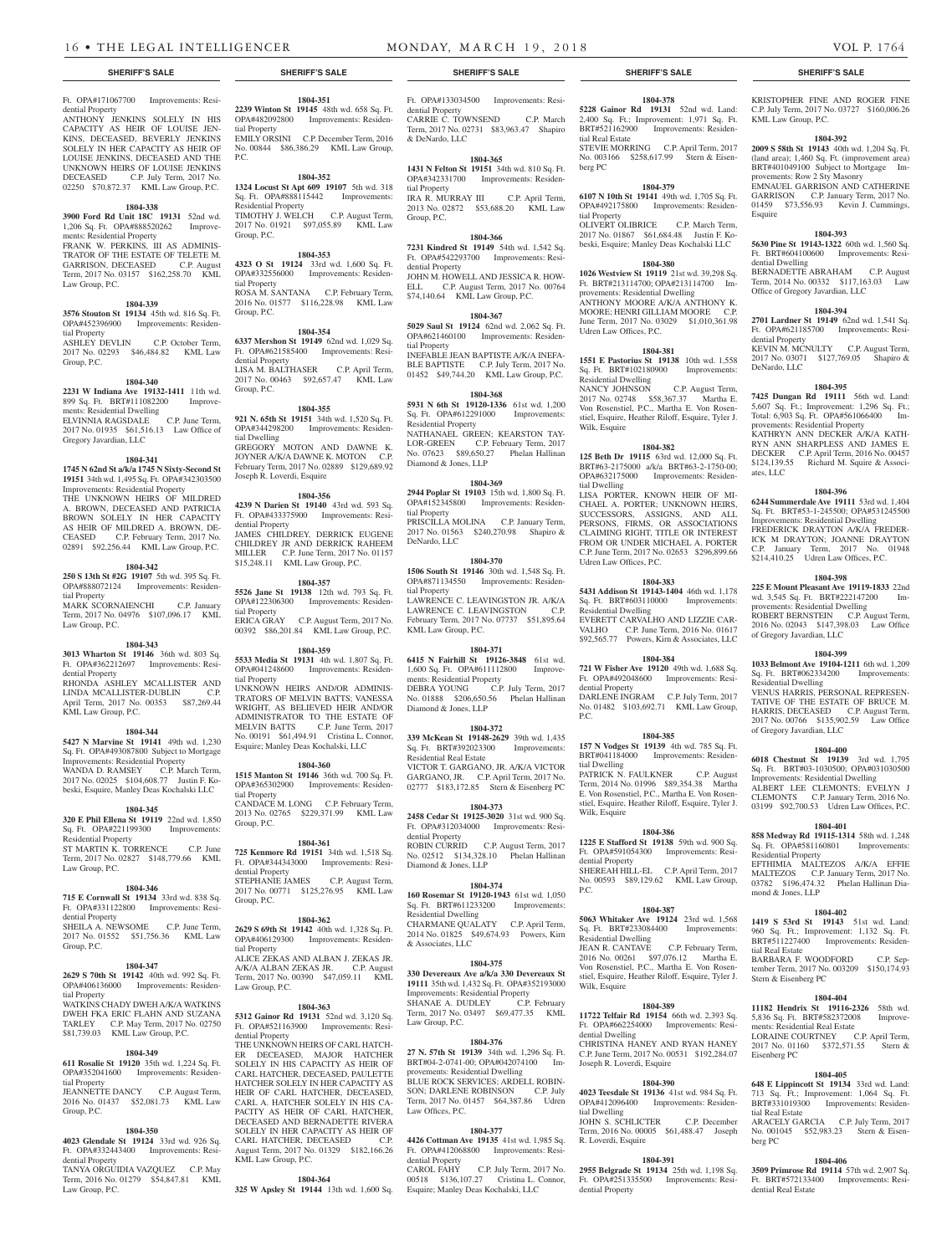dential Dwelling

Udren Law Offices, P.C.

ments: Residential Property

Diamond & Jones, LLP

tial Property

Group, P.C.

dential Dwelling

Tyler J. Wilk, Esquire

dential Property

Semi-det 2 Sty Masonry

stead & Associates, LLC

tial Property

Group, P.C.

LLC

Law Offices, P.C.

& Eisenberg PC

dential Property

tial Property

Law Group, P.C.

Residential Real Estate

P.C.

**1804-453 5651 Matthews St 19138** 22nd wd. 900 Sq. Ft. BRT#122295900 Improvements: Resi-

ALONZO NEAL A/K/A ALONZO L. NEAL C.P. June Term, 2016 No. 00307 \$94,700.06

**1804-454 8313 Woolston Ave 19150-2917** 50th wd. 1,140 Sq. Ft. OPA#502075910 Improve-

PRISCILLA JAMES C.P. May Term, 2017 No. 01457 \$122,265.48 Phelan Hallinan

**1804-455 5815 Akron St 19149** 62nd wd. 1,240 Sq. Ft. OPA#621440500 Improvements: Residen-

ALESIA BREWER C.P. September Term, 2017 No. 01634 \$114,739.92 KML Law

**1804-456 3742 N Darien St 19140** 43rd wd. 720 Sq. Ft. BRT#43-2317400 Improvements: Resi-

WILLERMAN A. PENA-DIAZ C.P. November Term, 2017 No. 01179 \$35,856.83 Martha E. Von Rosenstiel, P.C., Martha E. Von Rosenstiel, Esquire, Heather Riloff, Esquire,

**1804-457 1833 N Uber St 19121** 32nd wd. 2,605 Sq. Ft. OPA#321271502 Improvements: Resi-

DEIDRA MEADE C.P. May Term, 2015 No. 00500 \$120,333.44 KML Law Group,

**1804-458 6135 Christian St 19143-2901** 3rd wd. 2,310 Sq. Ft. BRT#033056900 Improvements:

MICHELLE E. FRANCE, DECEASED, MARY FRANCE, DECEASED AND REGI-NALD FRANCE, DECEASED C.P. March Term, 2015 No. 00226 \$75,082.84 Mil-

**1804-459 524 Benner St 19111** 35th wd. 1,595 Sq. Ft. OPA#352160000 Improvements: Residen-

LISA A. STEELE C.P. September Term, 2017 No. 02213 \$117,902.39 KML Law

**1804-460 1101 Foulkrod St 19124-2928** 23rd wd. 2,366 Sq. Ft. BRT#234099000 Improve-

WALLACE OLIVEIRA A/K/A WALLACE OLIVIERA C.P. March Term, 2017 No. 02905 \$86,784.98 Milstead & Associates,

**1804-461 5378 Morse St 19131** 52nd wd. 1,373 Sq. Ft. BRT#52-1073400; OPA#521073400 Improvements: Residential Dwelling ESTATE OF ELLIOT EVANS, JR.; FRED-ERICK HICKS, KNOWN HEIR OF ELLIOT EVANS, JR.; LYNETTE EVANS, KNOWN HEIR OF ELLIOT EVANS, JR.; RASHEEDAH HICKS, PERSONAL REPRE-SENTATIVE OF THE ESTATE OF ELLIOT EVANS, JR.; UNKNOWN HEIRS, SUCCES-SORS, ASSIGNS, AND ALL PERSONS, FIRMS, OR ASSOCIATIONS CLAIMING RIGHT, TITLE OR INTEREST FROM OR UNDER ELLIOT EVANS, JR. C.P. March Term, 2017 No. 01284 \$128,564.38 Udren

**1804-462 3050 Aramingo Ave 19134** 25th wd. Land Area: 1,056 Sq. Ft.; Improvement Area: 1,088 Sq. Ft. BRT#251477000 Improvements:

BERNICE M. DELANEY C.P. September Term, 2016 No. 002929 \$93,282.82 Stern

**1804-463 3627 Almond St 19134** 45th wd. 1,918 Sq.  $F_t$ . OPA#451290100 Improvements

DAWN WIKIERA AND JOHN J. WIKI-ERA C.P. September Term, 2013 No. 03600 \$168,923.83 KML Law Group, P.C. **1804-464 845 E Tioga St 19134** 33rd wd. 1,152 Sq. Ft. OPA#331212400 Improvements: Residen-

QAMAR B. RASHEED C.P. February Term, 2014 No. 01535 \$75,184.92 KML

**1804-465 2626 N Jessup St 19133** 37th wd. 896 Sq. Ft.

ments: S/d Conv Apt 2 Sty Mason

#### **SHERIFF'S SALE SHERIFF'S SALE SHERIFF'S SALE SHERIFF'S SALE SHERIFF'S SALE**

#### MICHAEL BRODY AND ERICA CRUZ C.P. January Term, 2017 No. 02175 \$203,809.75 Stern & Eisenberg PC

#### **1804-407**

# **2167 Wakeling St 19124** 62nd wd. 3,869 Sq. Ft. BRT#622014300 Improvements: Residential Real Estate<br>DION ALLICOCK

C.P. May Term, 2017 No. 01459 \$112,366.41 Stern & Eisenberg PC

### **1804-408**

#### **6320 Farnsworth St 19149** 62nd wd. 1,694 Sq. Ft. BRT#621527700 Improvements: Residential Real Estate MICHAEL G. HEFFNER C.P. May Term,

2017 No. 04495 \$86,732.52 Stern & Eisenberg PC

# **1804-409**

**4507 Comly St 19135** 41st wd. 2,813 Sq. Ft. BRT#411122900 Improvements: Residential Real Estate

LISSETE RAMIREZ C.P. April Term, 2017 No. 02775 \$143,785.33 Stern & Eisenberg PC

#### **1804-410**

**1330 E Weaver St 19150** 50th wd. 2,592 Sq. Ft. OPA#502317300 Improvements: Residential Property DOUGLAS L. DUNBAR C.P. October Term, 2017 No. 02663 \$117,193.10 Shapiro & DeNardo, LLC

#### **1804-411**

**5649 Chew Ave 19138-1738** 12th wd. 1,636 Sq. Ft. OPA#122232000 Improvements: Residential Property DAVID GRAVES C.P. November Term, 2017 No. 00098 \$66,202.61 Phelan Hallinan Diamond & Jones, LLP

#### **1804-412**

**7154 N 19th St 19126-1510** 10th wd. 1,616 Sq. Ft. BRT#101122400 Improvements: Residential Real Estate KIMYACHTA S. SCOTT C.P. May Term, 2017 No. 01694 \$131,786.92 Stern & Eisenberg PC

#### **1804-413**

**225 Catharine St 19147** 3rd wd. 1,600 Sq. Ft. BRT#02-2-0320-00; PRCL#5S16-68 Improvements: Residential Dwelling FRANK REYNOLDS AND JESSICA REYN-OLDS A/K/A JESSICA LITTLE C.P. January Term, 2009 No. 01746 \$1,141.028.70 Powers, Kirn & Associates, LLC

#### **1804-414**

**2222 S Clarion St 19148-2918** 39th wd. 1,116 Sq. Ft. BRT#39-4450300 Improvements: Residential Dwelling PAULINE HANLY AND THOMAS HANLY C.P. April Term, 2017 No. 01921 \$132,857.57 Powers, Kirn & Associates, LLC

#### **1804-415**

**1620 W Erie Ave 19140** 13th wd. 2,595 Sq. Ft. BRT#131043400 Improvements: Residential Real Estate RASOOL NASIR, SOLELY AS ADMINIS-TRATOR OF THE ESTATE OF MERRILL

#### JOHNSON A/K/A MERRILL ALBERT JOHNSON A/K/A MERRILL NASIR C.P. December Term, 2015 No. 00283 \$52,065.32 Stern & Eisenberg PC

# **1804-416**

**1140 E Rittenhouse St 19138** 59th wd. 2,656 Sq. Ft. OPA#591118800 Improvements: Residential Property

BERTHA M. PARKER, KNOWN HEIR OF DENNIS C. PARKER, DECEASED AND UNKNOWN HEIRS, SUCCESSORS, AS-SIGNS, AND ALL PERSONS, FIRMS, OR ASSOCIATIONS CLAIMING RIGHT, TITLE, OR INTEREST FROM OR UNDER DENNIS C. PARKER, DECEASED C.P. July Term, 2017 No. 01652 \$100,601.09 Shapiro & DeNardo, LLC

# **1804-417**

**6404 Glenmore Ave 19142-2332** 40th wd. 966 Sq. Ft. OPA#406175200 Improvements: Residential Property VINCENT TALMADGE C.P. June Term 2017 No. 01542 \$37,391.69 Phelan Hallinan Diamond & Jones, LLP

# **1804-418**

**3302 Decatur St 19136-3022** 64th wd. 1,056 Sq. Ft. OPA#642284700 Improvements: Residential Property JOHN M. PRATT; MICHELLE L. PRATT C.P. July Term, 2017 No. 03627 \$61,165.65 Phelan Hallinan Diamond & Jones, LLP

# **1804-419**

**3005 N Stillman St 19132** 38th wd. 648 Sq. Ft. BRT#38-1-083500 Improvements: Residential Dwelling

OF SARAH F. WHARTON A/K/A SARA F. WHARTON A/K/A SARAH FRANCES WHARTON; UNKNOWN HEIRS, SUC-CESSORS, ASSIGNS AND ALL PERSONS, FIRMS OR ASSOCIATIONS CLAIMING RIGHT, TITLE OR INTEREST FROM OR UNDER SARAH F. WHARTON A/K/A SARA F. WHARTON A/K/A SARAH FRAN-CES WHARTON C.P. October Term, 2017 No. 03203 \$12,731.77 Udren Law Offices, P.C.

# **1804-420**

**1523 S Woodstock St 19146** 36th wd. 672 Sq. Ft. OPA#363245600 Improvements: Residential Property VIVIAN HEARD A/K/A VIVIAN T. HEARD C.P. September Term, 2017 No. 00981 \$85,588.97 KML Law Group, P.C.

#### **1804-421**

**8109 Summerdale Ave 19152** 56th wd. 2,583 Sq. Ft. OPA#562348000 Improvements: Residential Property<br>MARK A. BOYLE C.P. September Term, 2017 No. 01367 \$175,560.68 KML Law Group, P.C.

#### **1804-422**

**3121 Longshore Ave 19149** 55th wd. 1,644 Sq. Ft. OPA#551277000 Improvements: Residential Property PETER J. MCDERMOTT C.P. July Term, 2017 No. 03632 \$121,479.71 KML Law Group, P.C.

#### **1804-423**

**6125 N 8th St 19120** 61st wd. 1,420 Sq. Ft. OPA#611166900 Improvements: Residential Property MONIKE GOLDEN C.P. November Term, 2016 No. 02271 \$82,865.31 KML Law Group, P.C.

#### **1804-424**

**2083 E. Chelten Ave a/k/a 2083 Chelten Ave 19134-1712** 17th Land Area: 2,138 sq ft 171340500 Improvements: Apt 2-4 Units 2 Sty Mason CARL W. MILES C.P. October Term, 2017 No. 00598 \$201,717.76 Milstead & Associates, LLC

#### **1804-425**

**6545 Walker St 19135** 55th wd. 1,330 Sq. Ft. OPA#552331100 Improvements: Residential Property LAWRENCE BROWN C.P. July Term, 2011 No. 01640 \$116,564.44 KML Law Group, P.C.

#### **1804-426**

**935 E Tioga St 19134-1340** 33rd wd. 1,140 Sq. Ft. OPA#331214500 Improvements: Residential Property UNKNOWN HEIRS, SUCCESSORS, AS-SIGNS, AND ALL PERSONS, FIRMS, OR ASSOCIATIONS CLAIMING RIGHT, TITLE OR INTEREST FROM OR UNDER BEVERLY ADAMS, DECEASED C.P. June Term, 2017 No. 03159 \$29,884.14 Phelan Hallinan Diamond & Jones, LLP

#### **1804-427**

**1735 N 32nd St 19121** 32nd wd. 1,440 Sq. Ft. BRT#32-4203100 Improvements: Residential Dwelling WADE HAMPTON A/K/A WADE M. HAMP-TON C.P. February Term, 2016 No. 00082 \$57,865.92 Udren Law Offices, P.C.

#### **1804-428**

**4011 N Reese St 19140-2507** 43rd wd. 828 Sq. Ft. BRT#433042300 Improvements: Row 2 Sty Masonry AIDA ARIAS, DECEASED C.P. November Term, 2016 No. 01090 \$76,820.35 Milstead  $\&$  Associates, LLC

#### **1804-429**

**302 Robbins St 19111** 35th wd. 1,515 Sq. Ft. BRT#353015900 Improvements: Residential Dwelling CHRISTOPHER W. HACKIMER, KNOWN HEIR OF SHERI PAGANO A/K/A SHERI LYNN PAGANO A/K/A SHERI L. PAGA-NO; ESTATE OF SHERI PAGANO A/K/A SHERI LYNN PAGANO A/K/A SHERI L. PAGANO; MARK A. PAGANO, JR A/K/A MARK PAGANO, JR., PERSONAL REPRE-SENTATIVE OF THE ESTATE OF SHERI PAGANO A/K/A SHERI LYNN PAGANO A/K/A SHERI L. PAGANO; NICHOLAS J. HACKIMER, KNOWN HEIR OF SHERI PAGANO A/K/A SHERI LYNN PAGANO A/K/A SHERI L. PAGANO; UNKNOWN HEIRS, SUCCESSORS, ASSIGNS, AND ALL PERSONS, FIRMS, OR ASSOCIA-TIONS CLAIMING RIGHT, TITLE, OR INTEREST FROM OR UNDER SHERI PAGANO A/K/A SHERI LYNN PAGANO A/K/A SHERI L. PAGANO C.P. September

KIMBERLY WHARTON, KNOWN HEIR Term, 2017 No. 03082 \$128,100.80 Udren Law Offices, P.C.

### **1804-430**

**6526 N 18th St a/k/a 6526 18th St 19126**  17th wd. 1,440 Sq. Ft. OPA#172284000 Improvements: Residential Property<br>MARY C. SHARPTON C.P. May Term. MARY C. SHARPTON 2016 No. 01270 \$128,405.37 KML Law Group, P.C.

#### **1804-431 5942 Water St a/k/a 5942 N Water St 19120**

61st wd. 1,104 Sq. Ft. OPA#612484100 Improvements: Residential Property MUYASSAR BARAKAT A/K/A SARAH ABDEELMAHD, IN HER CAPACITY AS ADMINISTRATRIX AND HEIR OF THE ESTATE OF FAWAZ T. BARAKAT; ANJAD BARAKAT A/K/A AMJAD BARAKAT, IN HIS CAPACITY AS HEIR OF THE ESTATE OF FAWAZ T. BARAKAT; FADI BARAKAT, IN HIS CAPACITY AS HEIR OF THE ES-TATE OF FAWAZ T. BARAKAT; NISREEN BARAKAT A/K/A NESREEN BARAKAT, IN HER CAPACITY AS HEIR OF THE ESTATE OF FAWAZ T. BARAKAT; NIVEEN BARA-KAT, IN HIS CAPACITY AS HEIR OF THE ESTATE OF FAWAZ T. BARAKAT; ALLA BARAKAT, IN HER CAPACITY AS HEIR OF THE ESTATE OF FAWAZ T. BARA-KAT; UNKNOWN HEIRS, SUCCESSORS, ASSIGNS, AND ALL PERSONS, FIRMS, OR ASSOCIATIONS CLAIMING RIGHT, TITLE, OR INTEREST FROM OR UNDER<br>FAWAZ T. BARAKAT. DECEASED CP FAWAZ T. BARAKAT, DECEASED November Term, 2015 No. 03705 \$40,103.12 Phelan Hallinan Diamond & Jones, LLP

#### **1804-432**

**3428 Emerald St 19134** 45th wd. ROW 2 STY MASONRY; 903 Sq. Ft. BRT#452338100 Improvements: Residential Dwelling APRIL CANDELET A/K/A APRIL M. CAN-DELET AND STEVEN M. WALKER C.P. June Term, 2016 No. 00588 \$60,646.36 McCabe, Weisberg, & Conway, LLC

#### **1804-433**

**4944 Greene St 19144** 12th wd. 1,819 Sq. Ft. BRT#123162700; OPA#123162700 Improvements: Residential Dwelling ROBERT C. HARRIS; VALERIE L. HAR-RIS C.P. January Term, 2016 No. 02769 \$86,696.08 Udren Law Offices, P.C.

#### **1804-434**

**587 Anchor St 19120** 35th wd. 1,136 Sq. Ft. OPA#351277700 Improvements: Residential Property FRANCISCO A. OCAMPO C.P. July Term, 2017 No. 01205 \$177,922.79 KML Law Group, P.C.

### **1804-435**

**444 Miller St 19125-2615** 6th wd. 548.94 Sq. Ft. BRT#181442900 Improvements: Residential Dwelling HENRY HUNT, IN HIS CAPACITY AS KNOWN HEIR OF DORIS M. HUNT, DE-CEASED, DORIS RAJAGOPAL, IN HER CAPACITY AS KNOWN HEIR OF DORIS M. HUNT, DECEASED, JACQUELINE DELUCA A/K/A JACQUELINE HUNT, IN HER CAPACITY AS KNOWN HEIR OF DORIS M. HUNT, DECEASED AND UN-KNOWN HEIRS, SUCCESSORS, ASSIGNS, AND ALL PERSONS, FIRMS, OR ASSO-CIATIONS CLAIMING RIGHT, TITLE OR INTEREST FROM OR UNDER DORIS M. HUNT, DECEASED C.P. November Term, 2013 No. 02741 \$117,143.96 Powers, Kirn & Associates, LLC

#### **1804-436**

**5221 N 8th St 19120-3109** 49th wd. 2,064 Sq. Ft. OPA#492127100 Improvements: Residential Property ADAMA BRACEWELL C.P. August Term, 2017 No. 03369 \$145,002.92 Phelan Hallinan Diamond & Jones, LLP

#### **1804-437**

**11875 Colman Rd 19154** 66th wd. 1,784 Sq. Ft. OPA#662014400 Improvements: Residential Property WAYNE GUMBS, UNKNOWN HEIRS, SUCCESSORS, ASSIGNS, AND ALL PERSONS, FIRMS, OR ASSOCIATIONS CLAIMING RIGHT, TITLE OR INTEREST FROM OR UNDER BRENDA G. TORRESS-GUMBS, DECEASED AND TOMASITA BONILLA, KNOWN HEIR OF THE ES-TATE OF BRENDA G. TORRES-GUMBS A/K/A BRENDA G. TORRES GUMBS A/K/A BRENDA TORRES A/K/A BRENDA GUMBS, DECEASED C.P. October Term, 2016 No. 03088 \$324,501.84 Shapiro & DeNardo, LLC

#### **1804-438**

**9404 Fairgreen Ln 19114** 57th wd. APT 2-4 UNITS 2 STY MAS+O; 1,847 Sq. Ft.

# BRT#572197362 Improvements: Residential Dwelling

ANATOLIY CHERNIKOV AND OKSANA CHERNIKOVA C.P. January Term, 2017 No. 03735 \$124,686.31 McCabe, Weisberg, & Conway, LLC

# **1804-439**

**5216 E Roosevelt Blvd 19124** 35th wd. 1,583 Sq. Ft. BRT#351029800 Improvements: Row B/gar 2 Sty Masonry RODNEY BEATTY C.P. April Term, 2016 No. 01990 \$117,185.79 Milstead & Associates, LLC

#### **1804-440**

**1009 S 19th St 19146** 30th wd. ROW 3 STY MASONRY; 1,638 Sq. Ft. BRT#301390100 Improvements: Residential Dwelling UNKNOWN SURVIVING HEIRS OF LAW-RENCE M. MCSWEEN C.P. May Term, 2016 No. 00087 \$149,653.55 McCabe, Weisberg, & Conway, LLC

### **1804-442**

**724 S 59th St 19143** 3rd wd. 1,248 Sq. Ft. OPA#033194600 Improvements: Residential Property CRYSTAL CHIDDICK C.P. September Term, 2017 No. 02870 \$57,325.50 KML Law Group, P.C.

# **1804-443**

**6209 Chestnut St 19139** 3rd wd. 1,848 Sq. Ft. OPA#031025900 Improvements: Residential Property VERMILLE C BLAKE C.P. July Term, 2017 No. 00212 \$66,655.44 KML Law Group, P.C.

#### **1804-444**

**854 Centennial Square North 19116-2520**  58th wd. 1,914 Sq. Ft. OPA#582336011 Improvements: Residential Property RONALD J. GROPPER; ELAINE C. GROP-PER C.P. September Term, 2017 No. 01334 \$192,544.58 Phelan Hallinan Diamond & Jones, LLP

### **1804-445**

**1308 S Reese St 19148** 1st wd. 1,122 Sq. Ft. OPA#011337400 Improvements: Residential Property RAYMOND J. REID AND BETTY REID C.P. September Term, 2017 No. 001569 \$115,990.02 Shapiro & DeNardo, LLC

### **1804-446**

**160 N 62nd St 19139** 34th wd. 930 Sq. Ft. BRT#341225400 Improvements: Residential Dwelling ANNIE M. SALTER C.P. September Term, 2017 No. 02893 \$74,736.16 Udren Law Offices, P.C.

# **1804-447**

**1118 Marlyn Rd 19151-3123** 34th wd. 1,309 Sq. Ft. BRT#344286200 Improvements: Row 2 Sty Masonry HAROLD ADAMS C.P. April Term, 2016 No. 02213 \$137,781.54 Milstead & Associates, LLC

#### **1804-448**

**1413 S 12th St 19147** 1st wd. Land Area: 758 Sq. Ft.; Improvement Area: 1,152 Sq. Ft. OPA#012473200 HEMCHER FAMILY PARTNERSHIP C.P. December Term, 2006 No. 02288 \$99,480 N. Curtis Ward, Esquire

# **1804-449**

**2325 N 17th St 19132-4406** 16th wd. 2,064 Sq. Ft. OPA#161150400 Improvements: Residential Property ALBERTO MATOS; MARGARET MA-TOS C.P. January Term, 2017 No. 00057 \$161,604.79 Phelan Hallinan Diamond & Jones, LLP

# **1804-450**

**2617 S Hicks St 19145** 26th wd. 672 Sq. Ft. OPA#261189800 Improvements: Residential Property ANGELO VINCIGUERRA C.P. September Term, 2017 No. 02889 \$255,719.36 KML Law Group, P.C.

**1804-451 2242 Pratt St 19137-1211** 45th wd. 1,090 Sq. Ft. BRT#453371000 Improvements: Row

AGNES WARRINGTON C.P. July Term, 2017 No. 01610 \$72,024.51 Milstead &

**1804-452 3137 Willits Rd 19114** 57th wd. 6,000 Sq. Ft.

MARC A. WAGNER AND KAREN MC-CARTHY C.P. June Term, 2015 No. 04010 \$236,942.45 Shapiro & DeNardo, LLC

Improvements: Resi-

2 Sty Frame

Associates, LLC

dential Property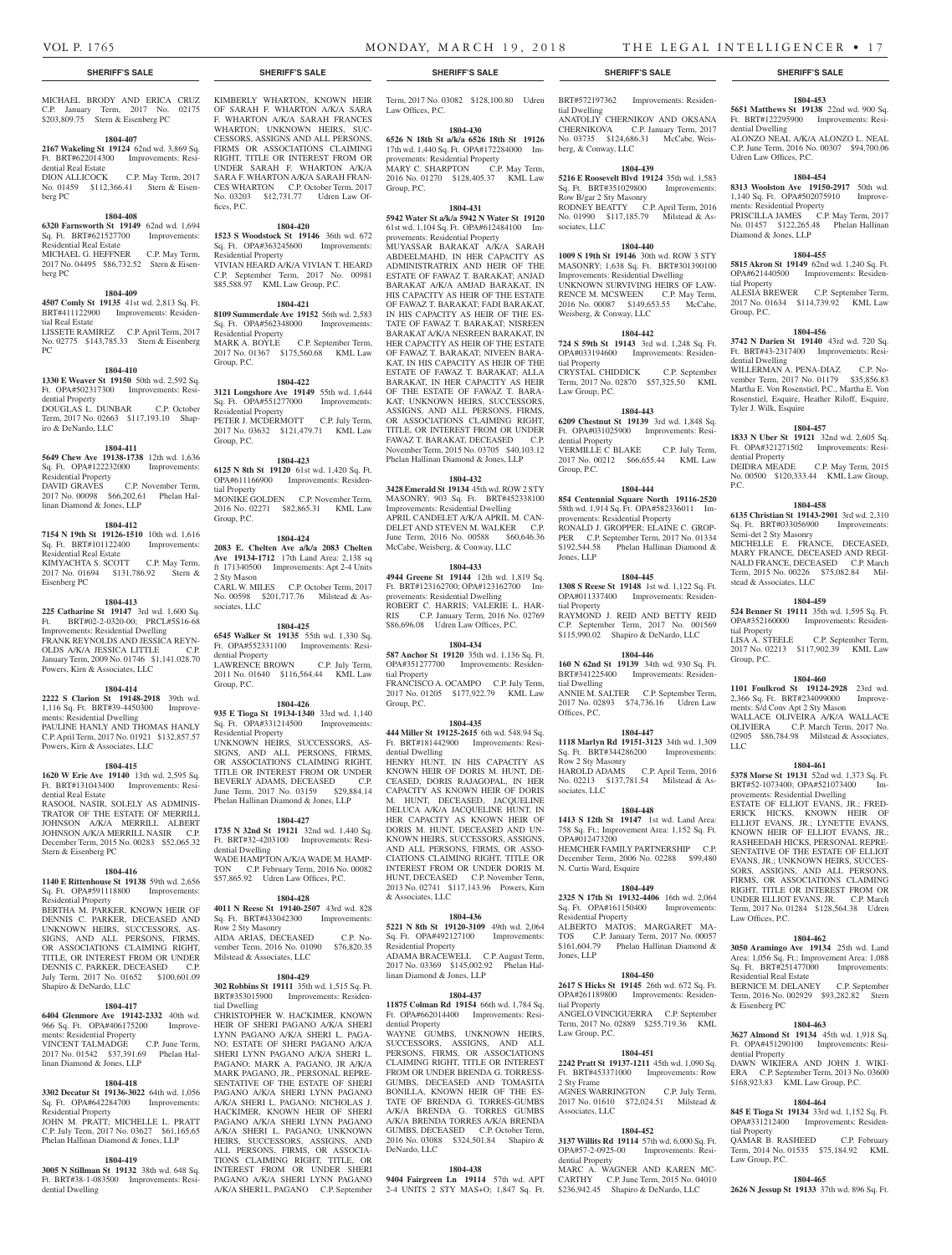BRT#371208100 Improvements: Residen-

MARK T. PEEPLES A/K/A MARK THOM-AS PEEPLES C.P. November Term, 2017 No. 00500 \$47,625.67 Stern & Eisenberg

**1804-466 6013 Tulip St 19135** 41st wd. 2,980 Sq. Ft. OPA#411443300 Improvements: Residen-

DERRICK LASSWELL, SOLELY IN HIS CAPACITY AS HEIR OF MAE HART, DECEASED, KIMBERLY LASSWELL SOLELY IN HER CAPACITY AS HEIR OF MAE HART DECEASED, MICHELLE LASSWELL SOLELY IN HER CAPACITY AS HER OF MAE HART, DECEASED AND THE UNKNOWN HEIRS OF MAE HART DECEASED C.P. April Term, 2017 No. 03546 \$81,737.65 KML Law Group, P.C. **1804-467 5110 Newhall St 19144-4020** 12th wd. 2,217 Sq. Ft. OPA#123220900 Improvements:

DAWN TRIBBETT C.P. March Term, 2017 No. 03356 \$126,306.43 Phelan Hallinan

**1804-468 1326 S Broad St a/k/a 1326 S Broad St, APT 1F 19146** 36th wd. 429 Sq. Ft. OPA#888010148 Improvements: Residen-

MELISSA A. HERD C.P. September Term, 2016 No. 03017 \$242,912.94 Meredith H. Wooters, Esquire; Manley Deas Kochalski,

**1804-469 3414 Cottman Ave 19149** 55th wd. 1,600 Sq. Ft. OPA#551517400 Improvements: Resi-

DAISY HURTADO C.P. December Term, 2006 No. 00692 \$87,482.18 KML Law

**1804-470 6340 Greeme St 19144-2510** 59th wd. Improvement Area: 1,331 Sq. Ft.; Land Area: <sup>1</sup>,037 Sq. Ft. BRT#593174500 Improve-

ESTATE OF ROBERT B. LOGAN SR. A/K/A ROBERT B. LOGAN A/K/A ROBERT LO-GAN, DECEASED C/O DONALD LOGAN, INDIVIDUALLY AND IN HIS CAPACITY AS KNOWN HEIR AND EXECUTOR OF THE ESTATE OF ROBERT B. LOGAN SR. A/K/A ROBERT B. LOGAN A/K/A ROBERT LOGAN, DECEASED, DONALD LOGAN, INDIVIDUALLY AND IN HIS CAPACITY AS KNOWN HEIR AND EXECUTOR OF THE ESTATE OF ROBERT B. LOGAN SR. A/K/A ROBERT B. LOGAN A/K/A ROBERT LOGAN, DECEASED, JUDY L. AUSTIN, INDIVIDUALLY AND IN HER CAPACITY AS KNOWN HEIR OF THE ESTATE OF ROBERT B. LOGAN SR. A/K/A ROBERT B. LOGAN A/K/A ROBERT LOGAN, DE-CEASED AND ROBERT B. LOGAN, JR., INDIVIDUALLY AND IN HIS CAPACITY AS KNOWN HEIR OF THE ESTATE OF ROBERT B. LOGAN SR. A/K/A ROBERT B. LOGAN A/K/A ROBERT LOGAN, DE-CEASED C.P. February Term, 2017 No. 05349 \$165,499.14 Brett L. Messinger, Ryan A. Gower, and Paul J. Fanelli

**1804-471 2600 Hobson St 19142** 40th wd. 1,147 Sq. Ft. OPA#406087400 Improvements: Resi-

2017 No. 01627 \$51,827.40 KML Law

**1804-473 2015 S Hemberger St 19145** 48th wd. 756 Sq. Ft. OPA#482229900 Improvements:

CHERYL A. MOORE C.P. September Term, 2017 No. 01633 \$21,480.02 KML

**1804-474 3313 Gransback St 19134-1712** 7th wd. Land Area: 651 Sq. Ft.; Improvement Area: 942 Sq. Ft. OPA#073163400 Subject to Mortgage Improvements: Row 2 Sty Masonry MARCOS A. ZAYAS C.P. June Term, 2017 No. 00510 \$51,140.36 Phillip D. Berger,

**1804-475 3409 Reach St 19134-1222** 33rd wd. 1,010 Sq. Ft. BRT#331320000 Improvements:

YAIDIMAR RAMIREZ C.P. April Term, 2017 No. 02856 \$44,356.01 Milstead &

**1804-476 6115 Chancellor St 19139** 3rd wd. 1,110 Sq.

C.P. September Term,

dential Property

Residential Property

Esq., Berger Law Group, PC

Row 2 Sty Masonry

Associates, LLC

Law Group, P.C.

Group, P.C.

ments: Semi/det 3 Sty Masonry

tial Real Estate

tial Property

Residential Property

tial Property

dential Property

Group, P.C.

LLC

Diamond & Jones, LLP

 $PC$ 

Ft. OPA#031075300 Improvements: Residential Property JANICE PIERCE; GLORIA WIL-LIAMS C.P. August Term, 2013 No. 02709 \$60,427.42 Meredith H. Wooters, Esquire; Manley Deas Kochalski, LLC

#### **1804-477**

**2735 Oakford St 19146-3740** 36th wd. 728 Sq. Ft. BRT#362046100 Row 2 Sty Masonry COLBY TROUTMAN C.P. August Term, 2017 No. 00090 \$80,066.37 Milstead & Associates, LLC

### **1804-478**

**2319 S Croskey St 19145** 48th wd. 1,120 Sq. Ft. OPA#482216800 Improvements: Residential Property MICHAEL THOMPSON; LYNDA A.

THOMPSON, A/K/A LYNDA THOMPSON C.P. April Term, 2016 No. 02359 \$72,370.48 Meredith H. Wooters, Esquire; Manley Deas Kochalski, LLC

#### **1804-479**

**5540 Cambridge St 19131** 4th wd. ROW 2 STY MASONRY; 1,165 Sq. Ft. BRT#041081000 Improvements: Residential Dwelling VANDELLA MCGEE, KNOWN SURVIV-ING HEIR OF ROBERT J. HUNT AND UNKNOWN SURVIVING HEIRS OF ROB-ERT J. HUNT C.P. June Term, 2017 No. 03194 \$56,167.19 McCabe, Weisberg, & Conway, LLC

# **1804-480**

**4251 Neilson St 19124** 33rd wd. 1,200 Sq. Ft. OPA#332530700 Improvements: Residential Property RAQUEL TORRES C.P. August Term, 2017 No. 00151 \$84,019.38 Meredith H. Wooters, Esquire; Manley Deas Kochalski, LLC

### **1804-481**

**2609 S 11th St 19148** 39th wd. 1,120 Sq. Ft. OPA#394186000 Improvements: Residential Property C.P. December Term, 2012

No. 00307 \$230,326.76 Meredith H. Wooters, Esquire; Manley Deas Kochalski, LLC

#### **1804-482**

**4574 Shelbourne St 19124-3831** 42nd wd. 1,219 Sq. Ft. BRT#421621200 Improvements: Residential Dwelling CARMEN L. ESPINAL A/K/A CARMEN ESPINAL C.P. September Term, 2017 No. **ESPINAL** C.I. September 1000, 2001 678,752.12 Powers, Kirn & Associates, LLC

#### **1804-483**

**5765 Jefferson St 19131-3417** 7th wd. 1,578 Sq. Ft. BRT#043251900 Improvements: Residential Dwelling DUANE GOINGS C.P. March Term, 2016 No. 02417 \$79,963.11 Powers, Kirn & Associates, LLC

#### **1804-484**

**4925 Gransback St 19120-4323** 42nd wd. 1,290 Sq. Ft. BRT#421515000 Improvements: Residential Dwelling ARELIS SIERRA C.P. May Term, 2017 No. 01552 \$85,051.43 Powers, Kirn & Associates, LLC

#### **1804-485**

**2703 Orthodox St 19137** 45th wd. 1,160 Sq. Ft. BRT#453072300 Improvements: Residential Dwelling RICHARD J. MOSZCZYNSKI AND PATRI-CIA MOSZCZYNSKI C.P. November Term, 2015 No. 01076 \$108,213.34 Martha E. Von Rosenstiel, P.C., Martha E. Von Rosenstiel, Esquire, Heather Riloff, Esquire, Tyler J. Wilk, Esquire

### **1804-486**

**8016 Mars Pl 19153-1112** 40th wd. 2,716 Sq. Ft. BRT#405890048 Improvements: Residential Dwelling JAMES T. SAYE AND KOU S. WA-MAH C.P. January Term, 2017 No. 03726 \$132,308.54 Powers, Kirn & Associates, LLC

# **1804-487**

**3128 Morning Glory Rd 19154** 66th wd. ROW B/GAR 2 STY MAS+OTHER; 1,360 Sq. Ft. BRT#663030800 Improvements: Residential Dwelling

NANCY WITZEL, KNOWN SURVIVING HEIR OF CHARLES J. RAPP, JEANNE CHMOURES, KNOWN SURVIVING HEIR OF CHARLES J. RAPP, BETH RAPP, KNOWN SURVIVING HEIR OF CHARLES J. RAPP, TERRY RAPP, KNOWN SURVIV-ING HEIR OF CHARLES J. RAPP, JOANN FOLEY, KNOWN SURVIVING HEIR OF CHARLES J. RAPP, UNKNOWN SURVIV-ING HEIRS OF CHARLES J. RAPP AND

CHARLES RAPP, JR., KNOWN SURVIV-ING HEIR OF CHARLES J. RAPP C.P. May Term, 2017 No. 01092 \$158,902.57 McCabe, Weisberg, & Conway, LLC **1804-488 1105 E Phil Ellena St 19150** 50th wd. ROW B/GAR 2 STY MASONRY; 1,152 Sq. Ft. BRT#502360100 Improvements: Residen-

MARVA J. MAJOR-PATTERSON, KNOWN SURVIVING HEIR OF ELEASE D. MAJOR, LARRY D. MAJOR, KNOWN SURVIVING HEIR OF ELEASE D. MAJOR, BETTYE MAJOR-KORSAH, KNOWN SURVIVING HEIR OF ELEASE D. MAJOR, ELEANORE Y. MAJOR, KNOWN SURVIVING HEIR OF ELEASE D. MAJOR, TERRY P. MAJOR, KNOWN SURVIVING HEIR OF ELEASE D. MAJOR AND UNKNOWN SURVIVING HEIRS OF ELEASE D. MAJOR C.P. August Term, 2016 No. 00313 \$131,125.23 McCabe, Weisberg, & Conway, LLC

**1804-489 208 Mcclellan St a/k/a 208 Mc Clellan St 19148** 1st wd. 1,222 Sq. Ft. OPA#011152100 Improvements: Residential Property JANICE TAYLOR A/K/A JANICE L. TAY-LOR C.P. May Term, 2016 No. 01824 \$123,144.70 Justin F. Kobeski, Esquire;

**1804-490 915 Farragut Terr 19143** 46th wd. Improvement Area: 1,800 Sq. Ft.; Land Area: 1,800 Sq. Ft. BRT#461186000 Improvements: S/d

ESTATE OF RONALD WASHINGTON, DE-CEASED, C/O ARLENE WASHINGTON A/K/A ARLENE MCLAUGHLIN, INDI-VIDUALLY AND IN HER CAPACITY AS KNOWN HEIR, DEVISE AND/OR DIS-TRIBUTE OF THE ESTATE OF RONALD WASHINGTON, DECEASED C.P. July Term, 2016 No. 03204 \$72,621.88 Brett L. Messinger, Ryan A. Gower, and Paul J. Fanelli **1804-491 6725 N 7th St 19126** 61st wd. 5,220 Sq. Ft. OPA#611150100 Improvements: Residen-

CHRISTOPHER ELSETINOW; LYDIA E. ELSETINOW, A/K/A LIDIA ELSETINOW C.P. October Term, 2013 No. 03010 \$55,252.38 Meredith H. Wooters, Esquire;

**1804-492 8662 Rugby St 19150** 50th wd. 1,546 Sq. Ft. OPA#502091800 Subject to Mortgage Improvements: Residential Property<br>PAUL WASHINGTON C.P. December

Term, 2015 No. 00810 \$147,465.92 Meredith H. Wooters, Esquire; Manley Deas

**1804-493 1117 Wellington St 19111-4238** 53rd wd. 2,699 Sq. Ft. BRT#532341800 Improvements: S/d W/b Gar 2 Sty Masonry LISA M. BOSACK A/K/A LISA BOSACK C.P. June Term, 2017 No. 01170 \$166,646.41

**1804-494 33 N 54th St 19139** 44th wd. 1,452 Sq. Ft.

Manley Deas Kochalski, LLC

PAUL WASHINGTON

Milstead & Associates, LLC

Kochalski, LLC

Manley Deas Kochalski LLC

Conv Apt 3 Sty Mason

tial Property

tial Dwelling

FLOSSIE ARMETHIA PERRY A/K/A FLOSSIE A. PERRY C.P. June Term, 2017 No. 04486 \$112,765.90 Milstead & Associates, LLC

#### **1804-499**

**3922 N Darien St 19140** 43rd wd. 1,120 Sq. Ft. OPA#433131000 Subject to Mortgage Improvements: Residential Property<br>ANGELIOUE HAWES RICHARD-ANGELIOUE HAWES SON C.P. October Term, 2011 No. 03744 \$50,123.99 Meredith H. Wooters, Esquire; Manley Deas Kochalski, LLC

#### **1804-500**

**1823 W Jefferson St 19121** 47th wd. S/D W/GAR 2 STY MAS+OTHER; 1,753 Sq. Ft. BRT#471128315 Improvements: Residential Dwelling SHANNON A. MORRIS C.P. April Term, 2017 No. 0214 \$79,473.47 McCabe, Weisberg, & Conway, LLC

#### **1804-501**

**2408 E Sergeant St 19125-3115** 31st wd. 980 Sq. Ft. BRT#314080500 Row 2 Sty Masonry SAMANTHA A. MAGUIRE AND THOMAS

C. HAUCK, JR. C.P. March Term, 2017 No. 02372 \$45,223.52 Milstead & Associates, LLC

#### **1804-502 6644 N Lawrence St 19126** 61st wd. 1,676

Sq. Ft. OPA#611088800 Improvements: Residential Property ANTOINETTE FREEMAN; GREGORY FREEMAN C.P. October Term, 2013 No. 00186 \$119,152.90 Meredith H. Wooters, Esquire; Manley Deas Kochalski, LLC

# **1804-503**

**3608 Solly Ave 19136** 64th wd. 1,791 Sq. Ft. OPA#642332000 Improvements: Residential Property DANIELLE SHERWOOD C.P. September

Term, 2017 No. 03254 \$121,476.40 KML Law Group, P.C.

# **1804-504**

**5928 Newtown Ave 19120** 35th wd. ROW B/GAR 2 STY MASONRY; 896 Sq. Ft. BRT#352202400 Improvements: Residential Dwelling

ESDRAS ANTONIO PAGAN, KNOWN SURVIVING HEIR OF AIDA MARRERO, ALBERTO LUIS PAGAN, KNOWN SUR-VIVING HEIR OF AIDA MARRERO AND UNKNOWN SURVIVING HEIRS OF AIDA MARRERO C.P. February Term, 2016 No. 01260 \$91,188.26 McCabe, Weisberg, & Conway, LLC

#### **1804-505**

**2107 E. Monmouth St 19134** 25th wd. Improvement Area: 980 Sq. Ft.; Land Area: 732 Sq. Ft. BRT#252135200 Improvements: Row 2 Sty Masonry KEITH EDWARDS C.P. June Term, 2015 No. 02349 \$77,258.44 Brett L. Messinger, Ryan A. Gower, and Paul J. Fanelli

#### **1804-507**

**4661 James St 19137-1103** 45th wd. 1,216 Sq. Ft. OPA#453417500 Improvements: Residential Property JOSEPH ZWICHAROWSKI, JR. A/K/A JO-SEPH ZWIACHAROWSKI C.P. November Term, 2016 No. 01919 \$106,441.61 Phelan Hallinan Diamond & Jones, LLP

# **1804-508**

**5906 N Hutchinson St 19141** 49th wd. 1,760 Sp. Ft. OPA#492162010 Subject to Mortgage Improvements: Residential Property RAYMOND R. WILMORE, A/K/A RAY-MOND R. WILMORE, JR; MARIA ZURITA A/K/A MARIA B. ZURITA C.P. May Term, 2017 No. 01432 \$114,283.17 Justin F. Kobeski, Esquire; Manley Deas Kochalski LLC

#### **1804-509**

**2053 S 57th St 19143-5615** 51st wd. Beginning Point: Breadth on the said 57th Street 15 feet and extending of that width in length or depth Northeastwardly between parallel lines at right angles to the said 57th Street OPA#514243300 Improvements: Row 2 Sty Masonry

BETTY A. WALKER C.P. May Term, 2017 No. 02414 \$33,715.56 Patrick J. Wesner, Esquire

### **1804-510**

**245 E Phil Ellena St 19119** 22nd wd. 900 Sq. Ft. OPA#222005500 Improvements: Residential Property KARLA CHAVARRIA C.P. October Term,

#### 2016 No. 01830 \$74,222.41 KML Law Group, P.C.

#### **1804-511**

**2215 S 67th St 19142** 40th wd. 2,000 Sq. Ft.

#### **SHERIFF'S SALE SHERIFF'S SALE SHERIFF'S SALE SHERIFF'S SALE SHERIFF'S SALE**

OPA#403047000 Improvements: Residential Property JEROME K. BROWNE AND EMMA DALIEH C.P. May Term, 2017 No. 04578 \$165,122.01 KML Law Group, P.C.

#### **1804-512**

**4304 Loring St 19136** 41st wd. ROW B/ GAR 2 STY MASONRY; 1,078 Sq. Ft. BRT#412167400 Improvements: Residential Dwelling DEANA A. RIVERA, JOSE RIVERA AND

JEFTE J. RIVERA C.P. May Term, 2017 No. 02816 \$120,415.21 McCabe, Weisberg, & Conway, LLC

### **1804-513**

**2614 E. York St 19125** 31st wd. Improvement Area: 738 Sq. Ft.; Land Area: 743 Sq. Ft. OPA#313151100 Improvements: Row 2 Sty Masonry

MARC BAXTER C.P. October Term, 2015 No. 02323 \$117,193.83 Brett L. Messinger, Ryan A. Gower, and Paul J. Fanelli

#### **1804-514**

**3519 N 15th St 19140** 11th wd. S/D CONV APT 2 STY MASON; 1,732 Sq. Ft. BRT#112170300 Improvements: Residential Dwelling

ELIZABETH R. ANDERSON C.P. May Term, 2016 No. 02424 \$44,878.78 Mc-Cabe, Weisberg, & Conway, LLC

#### **1804-515**

**1138 S Paxon St 19143-4317** 51st wd. 1,506 Sq. Ft. OPA#51-1190900 Improvements: Residential Property

GLORIA LOCKLEY N/K/A KHADIJAH ABDUR RAUF A/K/A GLORIA S. LOCK-LEY C.P. December Term, 2016 No. 02644<br>\$55.068.95 Phelan Hallinan Diamond & **Standard Phelan Hallinan Diamond &** Jones, LLP

#### **1804-516**

**3832 N. Darien St 19140** 43rd wd. Improvement Area: 1,120 Sq. Ft.; Land Area: 716 Sq. Ft. BRT#432320000 Improvements: Row 2 Sty Masonry SONIA RODRIGUEZ C.P. July Term, 2017 No. 03731 \$53,554.16 Brett L. Messinger,

Ryan A. Gower, and Paul J. Fanelli

#### **1804-519 4814 N 11th St 19141** 49th wd. 2,163 Sq. Ft. OPA#491412100 Improvements: Residen-

tial Property<br>AKIN LACKEY C.P. January Term, 2017 No. 03713 \$81,311.17 KML Law Group, P.C.

#### **1804-520**

**12309 Wyndom Rd 19154** 66th wd. ROW B/GAR 2 STY MASONRY; 1,360 Sq. Ft. BRT#663222200 Improvements: Residential Dwelling

CHRISTOPHER O'DRISCOLL, MINISTRATOR OF THE ESTATE OF GREGORY O'DRISCOLL A/K/A GREGO-RY F. O'DRISCOLL C.P. June Term, 2017 No. 02137 \$168,372.37 McCabe, Weisberg, & Conway, LLC

#### **1804-521**

**3429 Shelmire Ave 19136-3524** 64th wd. 1,574 Sq. Ft. OPA#642178200 Improvements: Residential Property

ANDREW DICKSON C.P. February Term, 2017 No. 07386 \$132,458.07 Phelan Hallinan Diamond & Jones, LLP

#### **1804-522**

**612A Hazell Ln a/k/a 13085R Bustleton Ave, Unit 612A 19116-1726** 58th wd. 867 Sq. Ft. OPA#888581714 Improvements: Residential Property

LAURA ROSE BOYD, IN HER CAPAC-ITY AS HEIR OF KATHLEEN M. STAUDE, DECEASED; UNKNOWN HEIRS, SUC-CESSORS, ASSIGNS, AND ALL PERSONS, FIRMS, OR ASSOCIATIONS CLAIMING RIGHT, TITLE OR INTEREST FROM OR UNDER KATHLEEN M. STAUDE, DE-C.P. January Term, 2017 No. 03613 \$69,574.87 Phelan Hallinan Diamond & Jones, LLP

# **1804-523**

**5747 N 6th St 19120** 61st wd. 1,310 Sq. Ft. OPA#612285100 Improvements: Residential Property

AHANEUA S. CRAWFORD, IN HER CA-PACITY AS ADMINISTRATRIX AND HEIR OF THE ESTATE OF DEBRA CRAWFORD A/K/A DEBRA CRAWFORD GOLD-MAN, DECEASED HEIR OF WILBERT K. GOLDMAN, DECEASED; BRIAN K. CRAWFORD, IN HIS CAPACITY AS HEIR OF THE ESTATE OF DEBRA CRAWFORD A/K/A DEBRA CRAWFORD GOLD-MAN, DECEASED HEIR OF WLIBERT K. GOLDMAN, DECEASED; DINAH E. CRAWFORD, IN HER CAPACITY AS HEIR OF THE ESTATE OF DEBRA CRAWFORD

#### tial Dwelling RAE N. GOETZENBERGER Term, 2016 No. 00691 \$195,715.28 Mc-Cabe, Weisberg, & Conway, LLC **1804-497 7621 Elmwood Ave 19153-1314** 14th wd.

2,145 Sq. Ft. BRT#404229500 Improvements: Row B/gar 2 Sty Masonry VINCENT WILLIAM BEY C.P. July Term, 2017 No. 02586 \$195,005.20 Milstead & Associates, LLC

#### **1804-498**

**1160 S 15th St 19146-3141** 36th wd. 958 Sq. Ft. BRT#365050200 Improvements: Row 2 Sty Masonry

OPA#441208100 Improvements: Residential Property ALKIA LYNCH, A/K/A ALKIA N. LYNCH C.P. May Term, 2016 No. 00934 \$51,539.35 Meredith H. Wooters, Esquire; Manley Deas Kochalski, LLC

# **1804-495**

**2547 Memphis St 19125** 31st wd. ROW 2 STY MASONRY; 816 Sq. Ft. BRT#312025700 Improvements: Residential Dwelling EDWARD V. GREENE, JR. A/K/A EDWARD V. GREENE A/K/A EDWARD GREENE C.P. July Term, 2017 No. 04022 \$41,119.79 McCabe, Weisberg, & Conway, LLC

#### **1804-496 413 Hermitage St 19128** 21st wd.

ROW 2 STY MASONRY; 1,380 Sq. Ft. BRT#212275200 Improvements: Residen